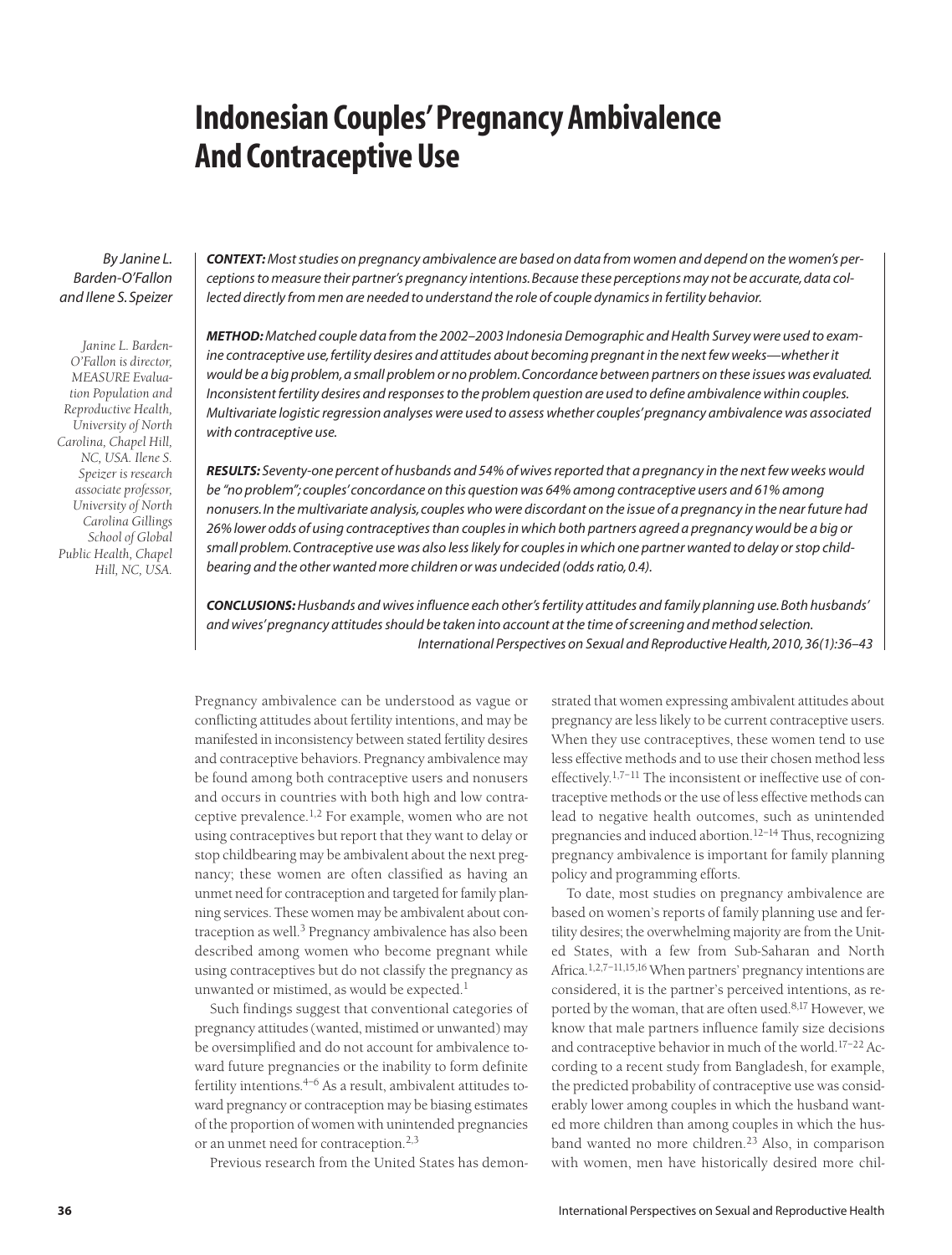dren.<sup>24</sup> It is therefore important to consider the role of male partners in studies of pregnancy ambivalence.

The objective of the current study is to address the above-mentioned gaps in the literature by using survey responses on contraceptive use and fertility desires from both husbands and wives to examine Indonesian couples' pregnancy ambivalence. We first look at how husbands and wives responded to the same questions on contraceptive use, fertility desires and whether a pregnancy in the next few weeks would be a problem for them. Next, we assess the proportion of husbands and wives who are ambivalent and the degree to which partners' fertility desires and pregnancy attitudes agree. This examination is done separately for couples who use contraceptives and those who do not. Finally, we assess the degree to which a couple's pregnancy ambivalence is associated with their current use of contraceptives. This final analysis examines the role of couple attitudes on use or nonuse of contraceptives.

# **CONTEXT**

Given the country's total population of almost 220 million and its growth rate of nearly 1.5% per year, reducing Indonesia's population growth and fertility rates has been and continues to be a government priority.25 There is widespread support and use of family planning in Indonesia: In 2002–2003, 60% of currently married women of reproductive age were practicing contraception; 57% of all married women were using a modern method.26 The proportion using any method is an increase of 10 percentage points from the 1991 rate of 50%.<sup>27</sup>

Although current use of modern methods in Indonesia is high, discontinuation and method switching are also common: Approximately 20% of contraceptive users discontinue their method within the first 12 months of use; 2% do so because of method failure.<sup>26</sup> High discontinuation may be partly explained by the fact that the most common contraceptive methods are temporary hormonal methods, such as the injectable (46% of all current users), oral contraceptives (22%) or implants (7%).26 Indonesian women also commonly express a desire for fertility control. Exactly half of all married women in the country aged 15–49 report not wanting any more children, while an additional 24% would like to delay their next birth for two years or more.<sup>26</sup> Women who do not want any more children are more likely to have had at least two children and to reside in urban areas than women who want more children.<sup>26</sup>

Officially, abortion is illegal in Indonesia; therefore, incidence is difficult to ascertain. However, it has been estimated that one in five pregnancies end in abortion.28 Nevertheless, only 9% of currently married women are estimated to have an unmet need for family planning.<sup>26</sup> Seventeen percent of births are estimated to be unintended (7% unwanted at the time of conception and 10% mistimed). The planning status of the birth is associated with birth order and age of the mother: Although almost all first births are wanted at the time of conception,  $26\%$  of  $*$ Unlike the women, all men were asked the problem question.

fourth or higher order births are unwanted at conception.<sup>26</sup> In addition, although fewer than 1% of women younger than 20 reported a birth as unwanted, this proportion increased to 38% for women aged 40–44. It is estimated that the elimination of unwanted fertility in Indonesia would reduce the total fertility rate by 15%, from 2.6 to 2.2 births per woman.<sup>26</sup>

# **METHODOLOGY Data**

The data for this study come from the 2002–2003 Indonesia Demographic and Health Survey (IDHS).<sup>26</sup> The IDHS included a nationally representative sample of 29,483 ever-married women aged 15–49 and 8,310 currently married men aged 15–54. The sample was derived through the use of a stratified two-stage procedure that considered provincial location and urban-rural classification. Response rates were extremely high; 98% of eligible women and 95% of eligible men were successfully interviewed. Most interviewed men (93%) were married to an interviewed woman, thus a matched dataset containing 7,684 currently married couples was constructed.

The Indonesia survey is one of only a few Demographic and Health Surveys to ask both women and men whether a pregnancy in the next few weeks would be a big problem, a small problem or no problem, which is one of the questions used in this analysis to assess pregnancy ambivalence. Hereafter referred to as the "problem question," its specific wording was "In the next few weeks, if you discovered that you (your spouse) were pregnant, would that be a big problem, a small problem or no problem for you?" "Don't know" was not a response option. The analyses in this paper are based on the subsample of 5,061 couples in which both partners gave one of the three categorical responses to the question. The sample excluded all pregnant wives, infecund wives and sterilized husbands, as reported by self or spouse, and wives who reported that they were not currently having sex or who stated previously that they wanted a child "soon/now" or within two years.\* The final sample of 4,993 couples was further reduced to exclude couples who were missing information for any of the key variables used in the analysis.

# **Variables**

The variable for the problem question was coded dichotomously by assigning "1" to individuals who responded "no problem" and "0" to those who responded "small problem" or "big problem." We are thus comparing those who stated "no problem" with those who chose either of the other options. As a check, all analyses were run with the small problem group included in the no problem group (creating a dichotomous categorization of no or small problem vs. big problem) and we found that there were no changes in the results; this is likely because of the small number of individuals who responded "small prob-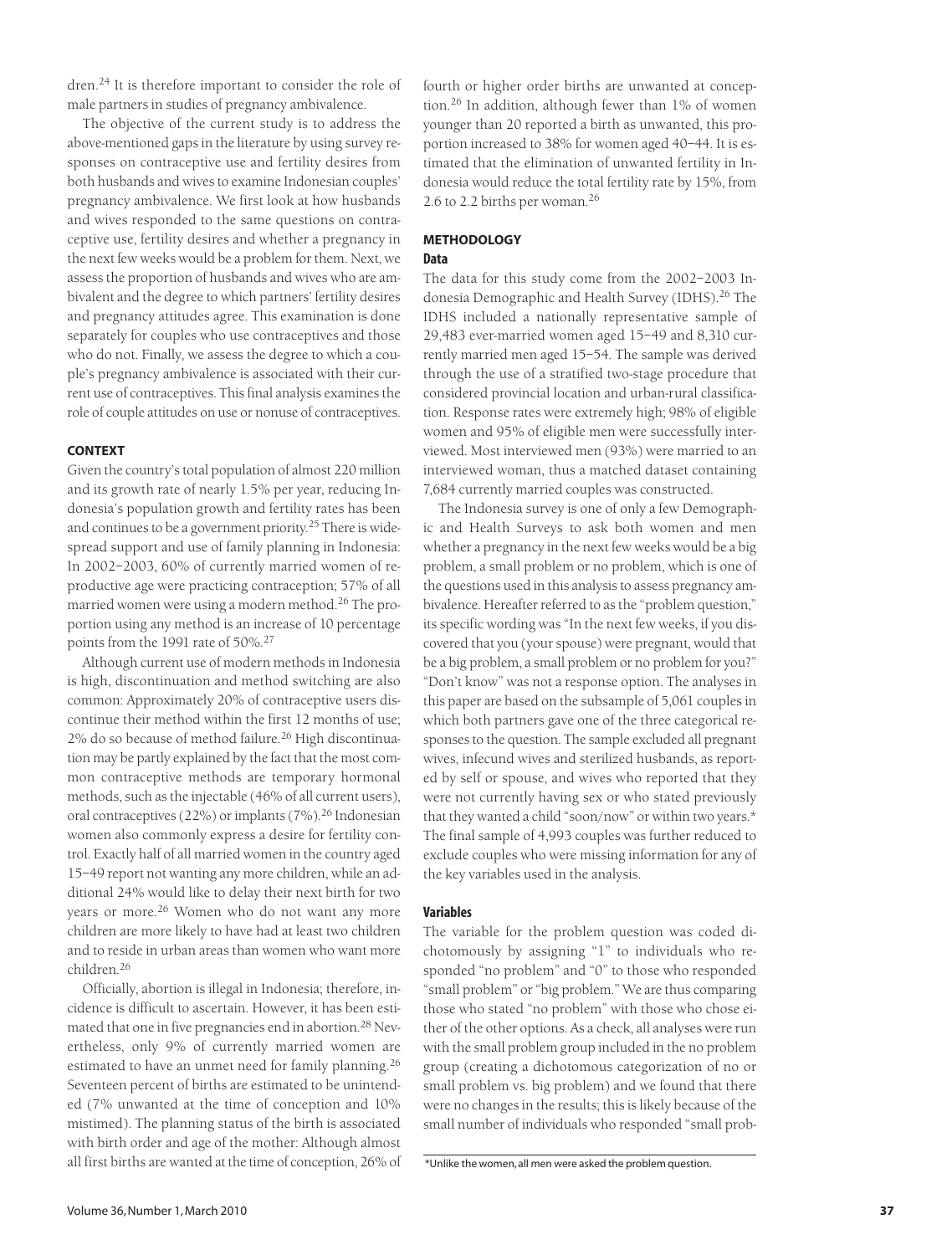lem." Other variables used in the descriptive analyses include current contraceptive use (yes or no) and fertility desires (want a child within two years, want to delay a birth for two or more years, want a child but are undecided when, want no more children and undecided). Ambivalence is defined as a response of "no problem" among individuals who reported wanting to delay a birth for two or more years or to stop childbearing.

The dependent variable for the multivariate analysis is wife's reported current contraceptive use (coded 1 for "yes" and 0 for "no"). The key independent variable for the multivariate analysis is the couple's pregnancy ambivalence, which is based on responses to the problem question among the subset of couples in which at least one partner wanted to delay or stop childbearing. Couples' pregnancy ambivalence has three categories: one partner ambivalent, both partners ambivalent or neither partner ambivalent (the reference category). Couples' fertility desire has four categories: One partner wants to delay childbearing, while the other wants to stop; one partner wants to delay or stop childbearing, while the other wants another child within two years or is undecided; both partners want to delay childbearing; or both partners want to stop childbearing (the reference category).

Women's demographic characteristics associated with contraceptive use are also included in the multivariate analysis. Age is categorized as 15–24, 25–34 and 35–49 (reference category); education is categorized as having none (reference category), primary, or secondary or higher; the number of children ever born is grouped as 0–1, 2–3 or ≥4 (reference category); region is categorized as Java vs. all other regions (reference category); and the fivecategory household wealth index was collapsed into three categories, with the poorest two quintiles ("poorer" households) and the highest two quintiles ("wealthier" households) being compared with the middle quintile (reference category). Husband's data for age, education and children ever born, although not included in the multivariate analysis because of high collinearity with the corresponding female variables, are given for comparison purposes. In this analysis of couple influences on ambivalence, only the wife's report of contraceptive use is used, again because of high collinearity between the husband's and wife's reported contraceptive use.

# **Analysis**

First, we assess patterns in and make comparisons between husbands' and wives' responses to survey questions on contraceptive use, fertility desires and the problem question. Responses to the problem question are presented in a cross-tabulation with fertility desires stratified by individual contraceptive use. This comparison allows us to examine the degree to which responses to the problem question vary by fertility desires, how these patterns compare between husbands and wives, and whether contraceptive users are more or less likely to be ambivalent about an unexpected pregnancy than nonusers.

### *TABLE 1. Percentage distributions of husbands and wives, by selected characteristics, Indonesia Demographic and Health Survey matched couple sample, 2002–2003*

| Characteristic                                                           | Husbands‡<br>(N=4,993) | Wives#<br>$(N=4,993)$ |  |
|--------------------------------------------------------------------------|------------------------|-----------------------|--|
| Age                                                                      |                        |                       |  |
| $15 - 24$                                                                | 4.2                    | 16.0                  |  |
| $25 - 34$                                                                | 31.3                   | 37.4                  |  |
| $35 - 49$                                                                | 64.4                   | 46.6                  |  |
| <b>Education</b>                                                         |                        |                       |  |
| None                                                                     | 3.8                    | 6.2                   |  |
| Primary                                                                  | 51.0                   | 54.7                  |  |
| ≥secondary                                                               | 45.2                   | 39.1                  |  |
| No. of children ever born                                                |                        |                       |  |
| $0 - 1$                                                                  | 21.9                   | 21.9                  |  |
| $2 - 3$                                                                  | 49.0                   | 49.9                  |  |
| >4                                                                       | 29.1                   | 28.2                  |  |
|                                                                          |                        |                       |  |
| <b>Household wealth</b>                                                  |                        |                       |  |
| Poorer                                                                   | 39.9                   | 39.9                  |  |
| Middle                                                                   | 21.1                   | 21.1                  |  |
| Wealthier                                                                | 39.0                   | 39.0                  |  |
| Region                                                                   |                        |                       |  |
| Java                                                                     | 30.8                   | 30.8                  |  |
| All others                                                               | 69.2                   | 69.2                  |  |
| Current contraceptive use§                                               |                        |                       |  |
| Yes                                                                      | 74.5                   | 76.4                  |  |
| N <sub>o</sub>                                                           | 24.3                   | 23.6                  |  |
| Don't know                                                               | 1.3                    | 0.0                   |  |
| <b>Fertility desire</b>                                                  |                        |                       |  |
| Wants child in <2 yrs.                                                   | 5.9                    | na                    |  |
| Wants child in ≥2 yrs.                                                   | 28.1                   | 31.8                  |  |
| Wants child, undecided when                                              | 4.6                    | na                    |  |
| Wants no more children                                                   | 58.9                   | 66.7                  |  |
| Undecided                                                                | 2.4                    | 1.5                   |  |
| A pregnancy in the next few weeks would be                               |                        |                       |  |
| A big problem                                                            | 19.3                   | 36.8                  |  |
| A small problem                                                          | 9.4                    | 9.2                   |  |
| No problem                                                               | 71.3                   | 54.0                  |  |
| Total                                                                    | 100.0                  | 100.0                 |  |
|                                                                          |                        |                       |  |
| #Sample excludes couples who did not respond to the problem question and |                        |                       |  |

couples with missing data on variables of interest. §For men: includes his report of wife's contraceptive use,plus his use of condoms,withdrawal or periodic abstinence.*Notes:* Proportions are weighted for survey design; Ns are unweighted.na=not applicable.Percentages may not total 100.0 because of rounding.

Next, we assess the degree of concordance between husbands' and wives' responses on key variables of interest, including pregnancy ambivalence, using the Kappa statistic. The Kappa value for couple agreement is analyzed using the following scale: <0, poor agreement; 0–0.20, slight agreement; 0.21–0.40, fair agreement; 0.41–0.60, moderate agreement; 0.61–0.80, substantial agreement; and 0.81-1.0, almost perfect agreement.<sup>29</sup> The relationships between variables in this and previous descriptive analyses are also examined using Pearson's chisquare at the 10, .05 and .01 levels of significance.

Finally, multivariate logistic regression is used to assess the degree to which pregnancy ambivalence expressed by one or both partners is related to contraceptive use as reported by the wife. To accomplish this, the sample is restricted to couples in which at least one partner reports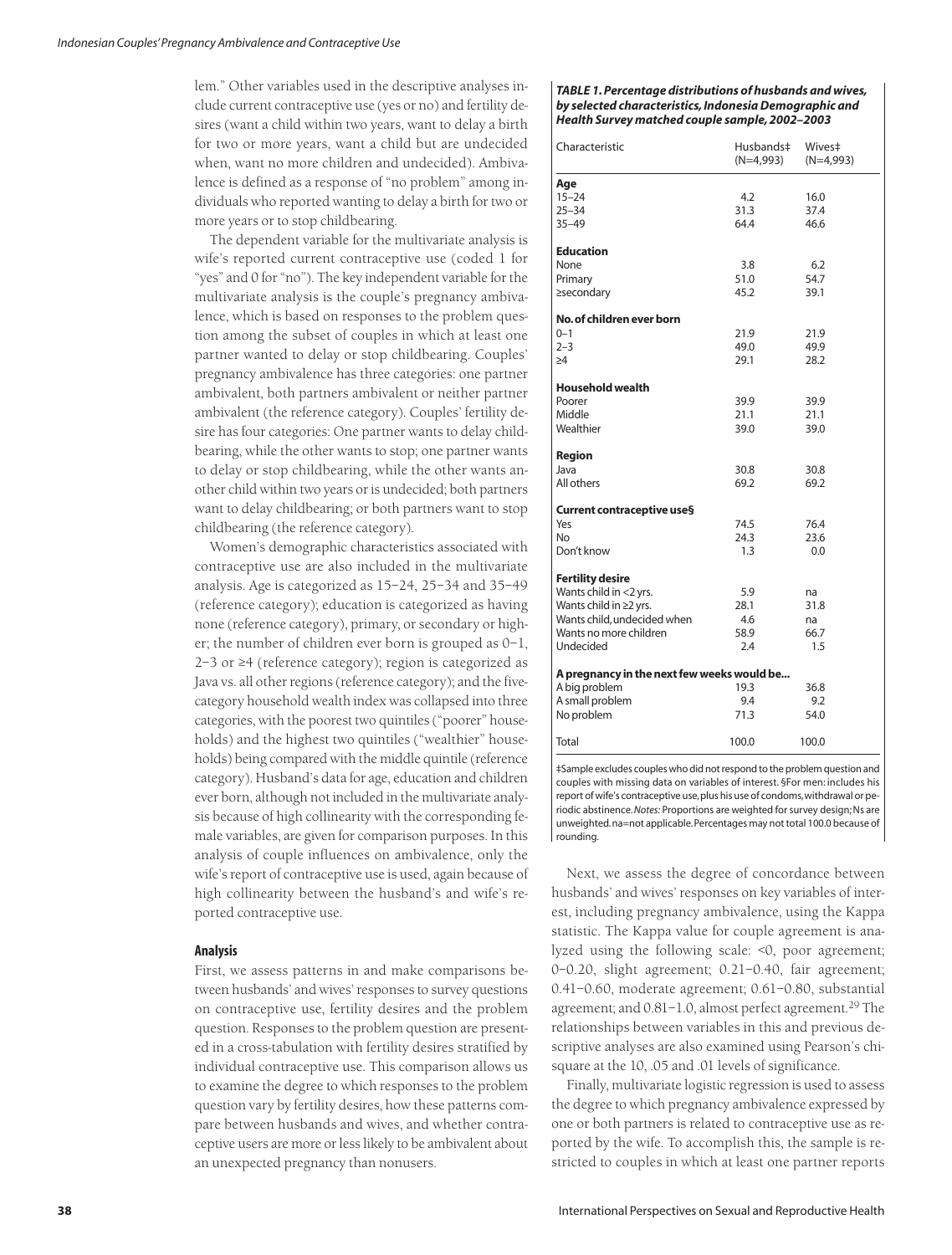wanting to delay a birth two or more years or to stop childbearing altogether and therefore may need to use family planning to attain this fertility desire. The sample excludes 79 couples in which wives were undecided about future childbearing and husbands wanted a child within two years, wanted a child but did not know when or were also undecided about childbearing.

The couples data are weighted using the sample weights provided by the IDHS; proportions presented in the tables are weighted, but sample sizes are not. All analyses were run using STATA statistical software, version 9.2.

# **RESULTS**

Sixty-four percent of husbands and 47% of wives in our sample were aged 35-49 (Table 1). The mean age for husbands was 37.7, and 33.3 for wives (not shown). Some 45% of husbands and 39% of wives had attained a secondary or higher level of education; only 4% of husbands and 6% of wives reported having no education at all. Because the study sample was restricted to nonpregnant, fecund couples, almost all the husbands and wives in the study sample had had at least one birth (99%); about half of all respondents had two or three children. Given the coding scheme, about 40% of the couples were categorized as being in "poorer" households, 39% in "wealthier" households, while 21% were in the middle socioeconomic status category. Close to one-third of the sample lived in Java.

About three-quarters of husbands and wives (75–76%) reported currently using contraceptives. The majority of husbands and wives wanted to stop childbearing (59% and 67%), while slightly fewer than one-third wanted to delay childbearing for more than two years (28% and 32%). When asked whether a pregnancy in the next few weeks would be a big problem, a small problem or no problem, a large proportion of husbands (71%) said it would be no problem, compared with 54% of wives. Conversely, 37% of wives reported it would be a "big problem," compared with 19% of husbands. Only 9% each of husbands and wives said a pregnancy would be a "small problem."

Cross-tabulation was used to examine consistency between contraceptive use and fertility desires (Table 2). Reported contraceptive use was higher among husbands and wives who wanted to delay a birth for at least two years

| TABLE 2. Percentage of husbands and wives reporting con- |
|----------------------------------------------------------|
| traceptive use, according to fertility desire            |

|                                     | Husbands<br>$\frac{0}{0}$ | Wives<br>$\frac{0}{0}$ |
|-------------------------------------|---------------------------|------------------------|
| <b>Fertility desire**</b>           |                           |                        |
| Wants child in $<$ 2 yrs.           | 58.0                      | na                     |
| Wants child in $\geq$ yrs.          | 80.7                      | 81.9                   |
| Wants child, undecided when         | 65.1                      | na                     |
| Wants no more children<br>Undecided | 74.6<br>55.1              | 73.8<br>77.0           |
|                                     |                           |                        |

\*\*p<.01.*Notes:* Contraceptive use as reported by husbands and wives for respective cross-tabulations. Proportions are weighted for survey design; Ns are unweighted. na=not applicable.

#### *TABLE 3. Percentage distribution of husbands and wives who report that a pregnancy in the next few weeks would be any problem or no problem, by fertility desire, according to contraceptive use*

| Contraceptive use and       | Husbands       |               | Wives          |               | Total |
|-----------------------------|----------------|---------------|----------------|---------------|-------|
| fertility desire            | Any<br>problem | No<br>problem | Any<br>problem | No<br>problem |       |
| <b>USERS</b>                |                |               |                |               |       |
| <b>Fertility desire**</b>   |                |               |                |               |       |
| All                         | 33.0           | 67.0          | 48.2           | 51.8          | 100.0 |
| Wants child in <2 yrs.      | 1.3            | 98.7          | na             | na            | 100.0 |
| Wants child in $\geq$ yrs.  | 19.0           | 81.1          | 30.1           | 69.9          | 100.0 |
| Wants child, undecided when | 24.4           | 75.6          | na             | na            | 100.0 |
| Wants no more children      | 36.5           | 63.5          | 53.7           | 46.3          | 100.0 |
| Undecided                   | 33.0           | 67.0          | 36.8           | 63.2          | 100.0 |
| <b>NONUSERS</b>             |                |               |                |               |       |
| <b>Fertility desire**</b>   |                |               |                |               |       |
| All                         | 32.1           | 67.9          | 49.9           | 50.1          | 100.0 |
| Wants child in <2 yrs.      | 2.0            | 98.0          | na             | na            | 100.0 |
| Wants child in $\geq$ yrs.  | 19.7           | 80.3          | 29.8           | 70.2          | 100.0 |
| Wants child, undecided when | 14.4           | 85.6          | na             | na            | 100.0 |
| Wants no more children      | 38.1           | 61.9          | 53.9           | 46.1          | 100.0 |
| Undecided                   | 9.9            | 90.1          | 52.7           | 47.3          | 100.0 |

\*\*p<.01.*Notes:* Contraceptive use as reported by husbands and wives for respective cross-tabulations.Ns for husbands were 3,770 (users) and 1,223 (nonusers). Ns for wives were 3,830 (users) and 1,163 (nonusers). Proportions are weighted for survey design;Ns are unweighted.na=not applicable.Percentages may not total 100.0 because of rounding.

(81% and 82%, respectively) than it was for those who wanted to stop childbearing (75% and 74%). (This finding is likely the result of having only users of temporary methods in the sample since couples in which one partner was sterilized were dropped.) Husbands and wives who wanted to delay or stop childbearing and were using contraceptives were likely the most motivated to avoid a pregnancy. Conversely, individuals who want to delay or stop childbearing but are not using contraceptives are usually considered to have unmet need and targeted for family planning programs.

Next, we examined responses to the problem question in a cross-tabulation with fertility desires stratified by whether the individual reported being a user or nonuser of contraceptives (Table 3). Overall, for each category of fertility desire among users and nonusers, the proportion of husbands saying a pregnancy would be no problem was higher than the proportion of wives. Interestingly, contraceptive users, presumably those most interested in avoiding pregnancies, were no more likely than nonusers to report that becoming pregnant soon would be any problem except for husbands and wives who were in the "undecided" category and husbands in the "wants child, undecided when" category. In contrast with comparisons by contraceptive use status, comparisons by fertility preferences yield more intuitive patterns: The proportions of husbands and wives reporting no problem were highest for husbands wanting children in the next two years, lower for husbands and wives who wanted to delay, and lowest for husbands and wives who wanted no more children. However, pregnancy ambivalence was high even among husbands and wives wanting no more children; about 64% of husbands and 46% of wives who were using contraceptives and wanted no more children responded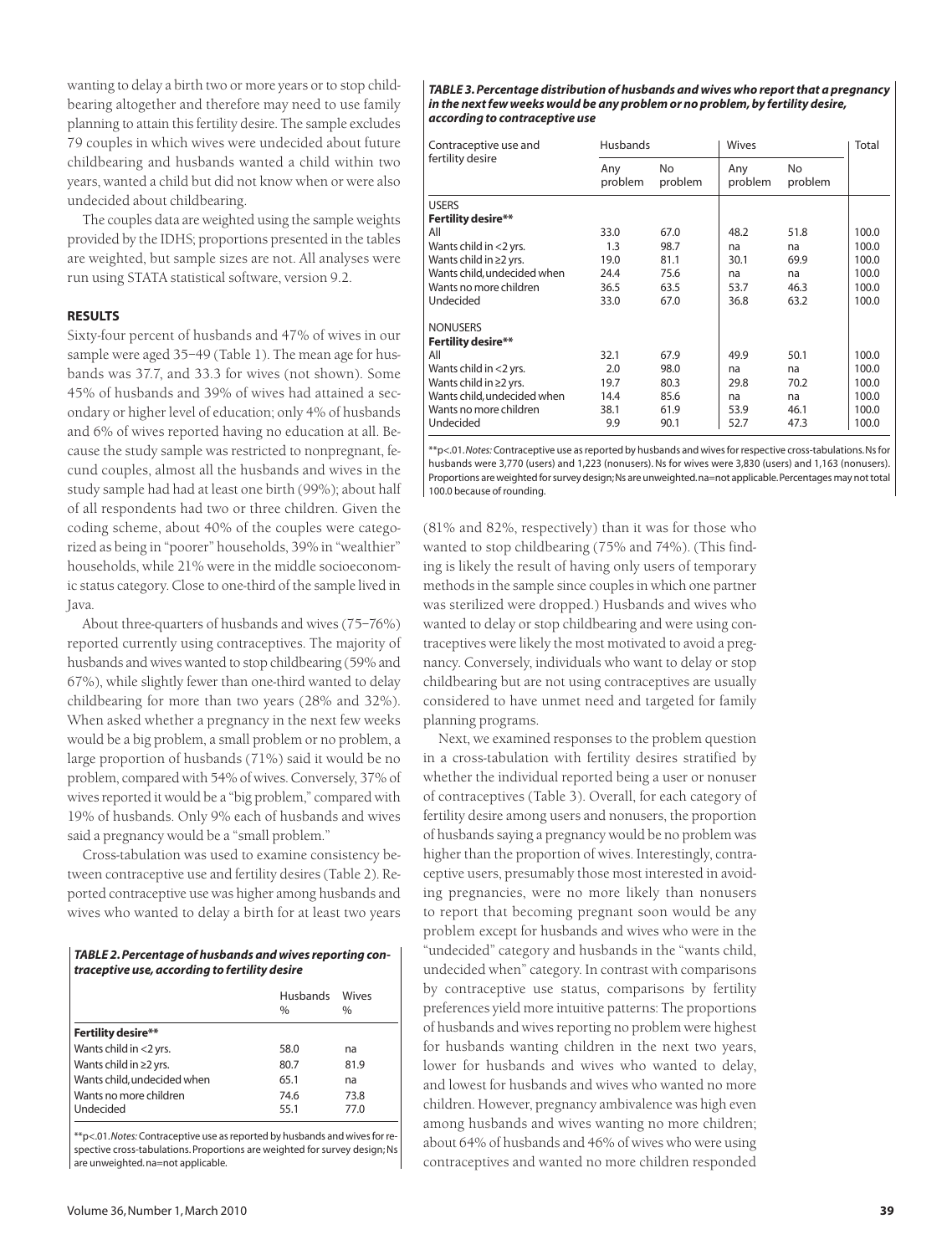*TABLE 4. Responses to whether pregnancy would be a problem among couples who want to delay or stop childbearing, by wife's report of contraceptive use*

| Contraceptive use and<br>wife's pregnancy attitude | Husband's report |                           |       |
|----------------------------------------------------|------------------|---------------------------|-------|
|                                                    | Any<br>problem   | N <sub>o</sub><br>problem | All   |
| USERS (N=3,085)**                                  |                  |                           |       |
| Wife's report                                      |                  |                           |       |
| All                                                | 30.0             | 70.0                      | 100.0 |
| Any problem                                        | 20.7             | 25.7                      | 46.4  |
| No problem                                         | 9.3              | 44.3                      | 53.6  |
| 64% agreement (Kappa statistic, 0.26)              |                  |                           |       |
| NONUSERS (N=750)*                                  |                  |                           |       |
| <b>Wife's report</b>                               |                  |                           |       |
| All                                                | 32.6             | 67.4                      | 100.0 |
| Any problem                                        | 20.4             | 31.4                      | 51.8  |
| No problem                                         | 12.2             | 36.0                      | 48.2  |
| 61% agreement (Kappa statistic, 0.24)              |                  |                           |       |

\*p<.05. \*\*p<.01. *Note:* Proportions are weighted for survey design; Ns are unweighted.

that becoming pregnant soon would be no problem.

Among nonusers, individuals who wanted to delay a birth two or more years or stop childbearing responded to the problem question in a way that was contrary to their contraceptive behavior. Among couples who did not use contraceptives, 80% of men who wanted to delay two or more years and 62% who did not want any more children said that their wife's becoming pregnant soon would be no problem for them; the corresponding figures for wives were 70% and 46%, respectively.

Examination of couple concordance on reported contraceptive use and fertility desires were undertaken (not shown). Concordance on contraceptive use was substantial, with 90% agreement and a Kappa statistic of 0.73. Concordance on not wanting any more children was also high, with 82% agreement and a Kappa statistic of 0.62. (Though most couples agreed, 70% of the disagreement between spouses came in couples in which the husband wanted more children, while the wife wanted to stop childbearing.)

We performed a cross-tabulation of husbands' and wives' responses to the problem question for couples who wanted to stop childbearing or to delay a birth for two or more years; the cross-tabulation is presented separately for contraceptive-using and -nonusing couples (Table 4). Concordance on the problem question was lower on contraceptive use and fertility desires: There was 64% agreement among contraceptive users (Kappa statistic, 0.26) and 61% agreement among couples who did not use contraceptives (0.24). In both groups, about 20% of couples agreed that a pregnancy would be a big or small problem, while 44% of users and 36% of nonusers agreed that a pregnancy would be no problem. The overall level of agreement between the two groups was similar; discordance occurred mainly in couples in which the husband reported no problem and the wife reported either a big or small problem. This type of discordance accounted for

26% of couples using contraceptives and 31% of their nonusing counterparts. The 36% of couples who did not use contraceptives although they wanted to delay or stop childbearing and who agreed that an unexpected pregnancy would be no problem for them would seem to be the group of nonusers (typically labeled as having an unmet need) least likely to adopt contraception. In summary, pregnancy ambivalence appears to be high in this population, while shared pregnancy ambivalence is relatively low. Discordance on the issue is mainly because husbands more frequently reported a pregnancy would be no problem than their wives.

# **Multivariate Analysis**

In a multivariate regression run on the subset of couples in which at least one partner expressed a desire to delay or stop childbearing, contraceptive use was associated with the woman being 25–34 years old (odds ratio, 2.2), having education (2.0–2.5), having three or fewer births (1.9–2.0) or living in Java (1.4; Table 5). After demographic factors were controlled for, couples' ambivalence about pregnancy was associated with contraceptive use. In par-

### *TABLE 5. Odds ratios from multivariate logistic regression of wife's contraceptive use, by wife's selected characteristics, couple's concordance on pregnancy ambivalence and couple's fertility desires, among couples in which at least one partner wants to delay or stop childbearing (N=4,914)*

| Variable                                        | Odds ratio |
|-------------------------------------------------|------------|
| Age                                             |            |
| $15 - 24$                                       | $1.55+$    |
| $25 - 34$                                       | $2.20***$  |
| 35-49 (ref)                                     | 1.00       |
| <b>Education</b>                                |            |
| None (ref)                                      | 1.00       |
| Primary                                         | $1.98*$    |
| ≥secondary                                      | $2.51***$  |
| No. of children ever born                       |            |
| $0 - 1$                                         | $1.91*$    |
| $2 - 3$                                         | $1.96***$  |
| $\geq 4$ (ref)                                  | 1.00       |
| <b>Household wealth</b>                         |            |
| Poorer                                          | 0.78       |
| Middle (ref)                                    | 1.00       |
| Wealthier                                       | 0.90       |
| Region                                          |            |
| Java                                            | $1.38***$  |
| All others (ref)                                | 1.00       |
| Couple's pregnancy ambivalence                  |            |
| Only one partner ambivalent                     | $0.74*$    |
| Both partners ambivalent                        | 0.98       |
| Neither partner ambivalent (ref)                | 1.00       |
| <b>Couple's fertility desires</b>               |            |
| One partner wants to delay, other wants to stop | 0.70       |
| One partner wants to delay or stop, other wants |            |
| more or is undecided                            | $0.42***$  |
| Both partners want to delay                     | 0.79       |
| Both partners want to stop (ref)                | 1.00       |
| McFadden's pseudo $R^2$ =0.0779                 |            |

†p<.10. \*p<.05. \*\*p<.01.*Note*: ref=reference group.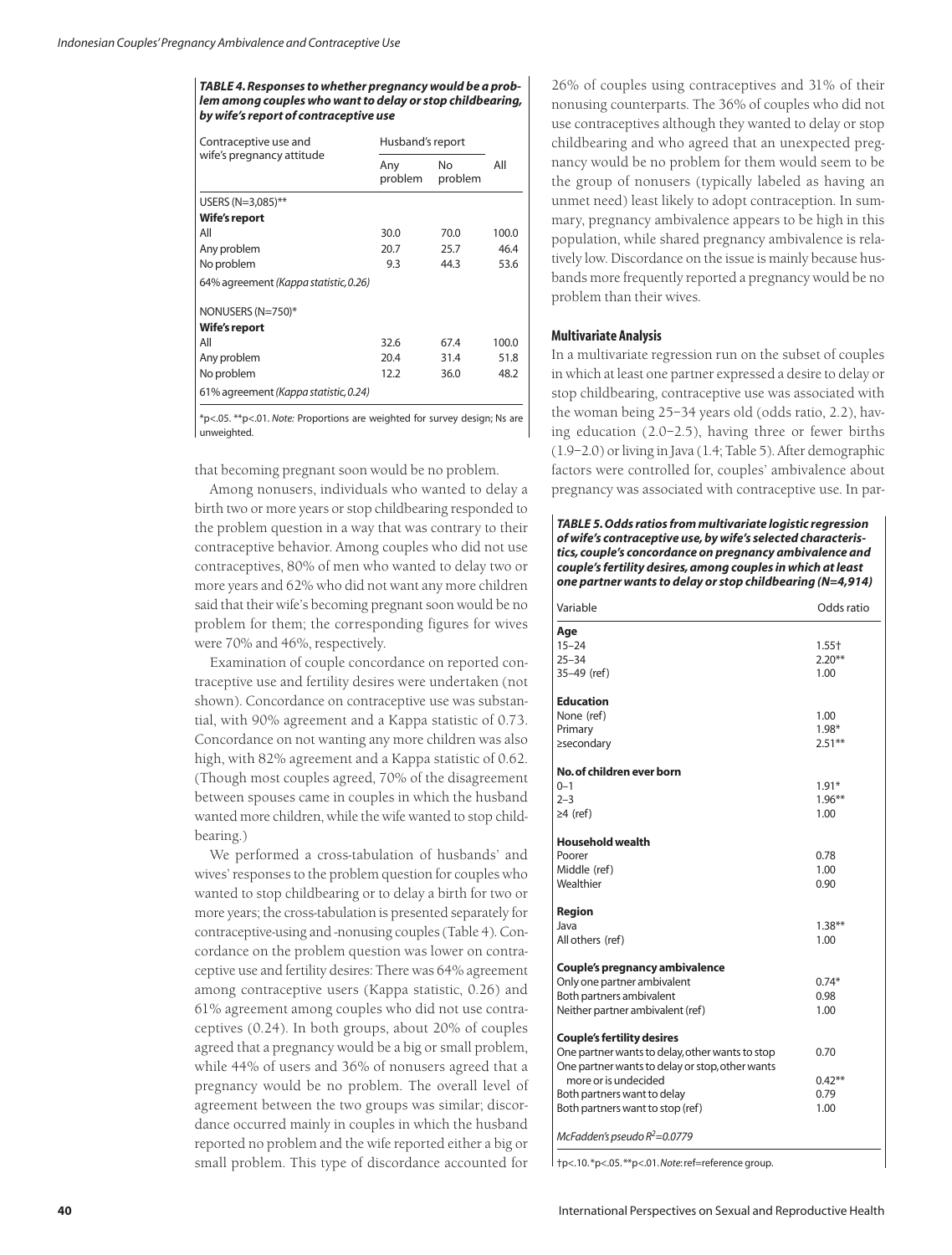ticular, the odds of use among discordant couples (one partner was ambivalent; the other was not) were 26% lower than those among couples in which neither partner was ambivalent (both reported that it would be a small or big problem if a pregnancy occurred). For comparison, the full model was run (not shown) with separate variables for discordant ambivalence (wife ambivalent, husband not; wife not ambivalent, husband ambivalent). Discordance was marginally significant at p≤.10: When the husband was ambivalent and the wife was not, the odds ratio for contraceptive use was 0.8 (p=.10), and when the wife was ambivalent and the husband was not, the odds ratio was 0.7 (p=.09). Having discordant fertility desires was associated with lower odds of contraceptive use than agreement about not wanting any more children. The odds of using contraceptives decreased by 58% for couples in which one partner wanted to delay or stop childbearing while the other wanted more children or was undecided compared with couples in which both partners wanting to stop. The pseudo R-squared for the regression is 0.0779, indicating a minimal difference between the log likelihoods of the null and full model; however, the pseudo Rsquared should be interpreted with caution as multiple models to fit the data were not conducted (variables were selected on the basis of theory).

# **DISCUSSION**

This study examines pregnancy ambivalence among couples in Indonesia, taking advantage of a survey question on whether a pregnancy in the next few weeks would be perceived as a big problem, a small problem or no problem. By including husbands in the analysis, this study is one of the first to examine pregnancy ambivalence as a couple issue, rather than solely as a woman's issue. The results of the analysis support the assertion that husbands' fertility desires and attitudes about pregnancy are important influences on contraceptive use.

The analyses show that in 2002–2003, a large percentage of husbands and wives in Indonesia felt that an unexpected pregnancy in the next few weeks would present no problem, even among those who reported that they wanted to delay or stop childbearing. The percentage of this subgroup who said a pregnancy would be no problem was high for both husbands and wives, though the level for husbands was particularly high (seven of every 10). More than half of all wives in this subgroup also said a pregnancy would be no problem, a level much higher than that expressed by women in other countries in which this question has been analyzed. An analysis of Demographic and Health Survey data from Burkina Faso, Ghana and Kenya found that fewer than 30% of women who wanted to delay or limit childbearing reported that a pregnancy in the next few weeks would be no problem.2 These cross-country differences cannot be explained with the data available, although the Indonesia findings suggest gender differences in attitudes toward unexpected pregnancy. Furthermore, cross-country variation in levels of ambivalence may be related to the countries being in different stages of fertility transition.

Interestingly, no difference in contraceptive use appeared between couples in which both partners expressed pregnancy ambivalence and couples in which neither partner expressed ambivalence. This suggests that for couples in which at least one partner expresses a need to delay or stop childbearing and both partners express pregnancy ambivalence, the decision to use or not use contraceptives may be based on factors other than the desire to avoid a pregnancy (for example, attitudes toward the use of contraceptives).3 Qualitative research is needed to explore this issue in greater depth.

Like most studies of this type, this research has limitations that need to be recognized. One weakness of this study is that the measure of pregnancy ambivalence, which was based on a combination of responses to questions on fertility preferences and the problem question, might not actually capture ambivalence as we have defined it. The term "problem" used in the problem question is broad and could be understood to represent a variety of issues, such as problems related to physical health (i.e., the ability to have a healthy pregnancy) or even economic well-being (i.e., the financial ability to care for a child). Responses that are based on such interpretations may not fully reflect the degree of trouble or difficulty that an unexpected pregnancy may cause. In addition, it is not known whether there are gender and cultural differences in the interpretation of and reaction to the problem question.

Another weakness of the study is that couple-level demographic variables for age, education and parity were not used in the multivariate analysis; the women's variables were used instead. We chose to use women's demographic characteristics because there was high collinearity between women's and men's demographic characteristics; the men's variables (or the joint variables) would not have contributed significantly. Women's reported contraceptive use was also used rather than a joint contraceptive-use variable, because of the high concordance in reports. When there were differences, women were somewhat more likely to report contraceptive use than men. Though wife's use does include her husband's use of condoms within their relationship, results might have differed slightly if a dependent variable for contraceptive use as reported by both partners had been used.

This analysis also did not examine levels of ambivalence by type of contraceptive method used. For example, there may be differences between users of reversible and permanent methods. Though one would expect users of permanent methods to have solidly nonambivalent attitudes about future pregnancies, there may be differences by reversible method as well. Variations in ambivalence by type of contraceptive method used in Indonesia is a potential area for future research.

We were interested to find few differences between current contraceptive users and nonusers in the distribution of their responses to the problem question. In this sample,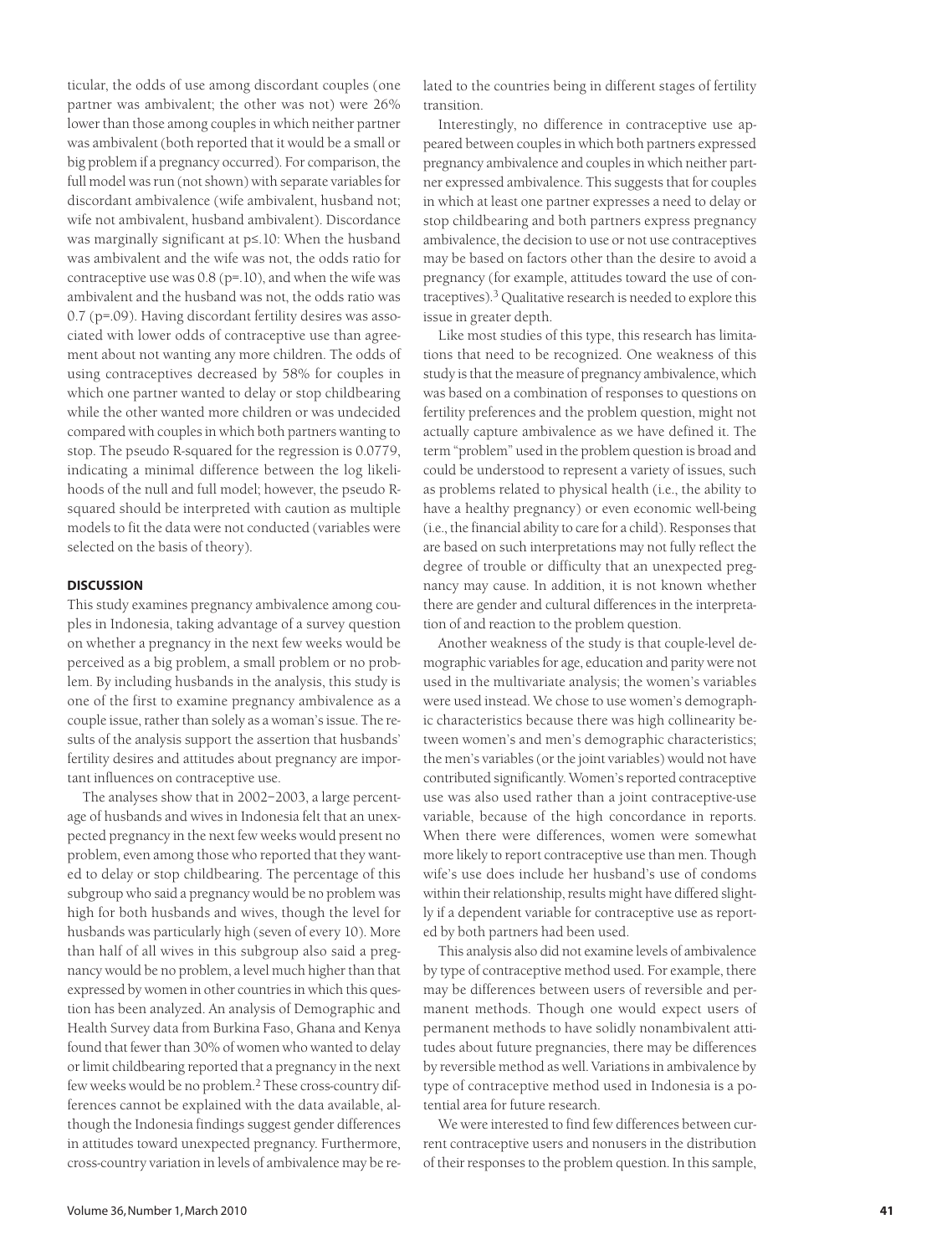a large percentage of contraceptive users, like their nonusing counterparts, did not consider a pregnancy in the next few weeks to be a problem. Such attitudes may make effective use and continuation less likely for these couples, especially if they experience side effects or service barriers while using a method. Additional research is needed to determine whether this finding holds true for all users and nonusers. This finding also suggests that many couples identified as having an unmet need are not highly motivated to adopt contraception. Unfortunately, with the available data, we are not able to examine how use of abortion (or attitudes toward abortion) influences this level of ambivalence. Conversely, almost half of wives and one-third of husbands not using contraceptives said that a pregnancy in the next few weeks would be a big or small problem; this group should be targeted by family planning programs, as they have a clear unmet need for family planning. This targeting could happen through primary care facilities or through community-based programs that include a screening module to determine if women (and men) have a nonambivalent unmet need for family planning.

Indonesian couples whose attitudes about pregnancy and fertility desires were in agreement were more likely to be using contraceptives than couples whose attitudes and desires were discordant. This finding suggests that the attitudes and desires of both partners influence contraceptive use. The finding supports previous research that found Indonesian women's choice of method, when to start and when to switch is often influenced by their husbands.18,30 Our findings suggest a need for relationshipcentered reproductive health and family planning programs, especially in settings like Indonesia, in which husbands play an important decision-making role.<sup>30</sup> Family planning program providers seeking to improve effective use or continuation of use in Indonesia should take couples' pregnancy attitudes into account at the time of screening and method selection.

This study demonstrates the utility of using couple-level data to examine factors associated with contraceptive use, in Indonesia and generally. In particular, the finding that discordant couples were less likely to use contraceptives indicates the importance of understanding both husbands' and wives' fertility and family planning attitudes and intentions when seeking to identify the determinants of contraceptive use. Future studies should seek to include couples whenever feasible; this will further improve our knowledge of barriers to effective and consistent contraceptive use as well as to other reproductive health services.

In Indonesia, given that husbands were more accepting of an unexpected pregnancy, additional research is needed to better understand men's motivations for using and not using family planning. Such knowledge is important, as men are currently being targeted for greater participation in family planning in Indonesia, and some programs are seeking to implement a couple-centered approach.<sup>31</sup> More detailed information from men and couples on their fertility desires should be used to improve family planning programs to ensure that programs are designed to meet the needs of all couples in Indonesia.

## **REFERENCES**

**1.** Trussell J, Vaughan B and Stanford J, Are all contraceptive failures unintended pregnancies? Evidence from the 1995 National Survey of Family Growth, *Family Planning Perspectives,* 1999, 31(5):246–247 & 260.

**2.** Speizer I, Using strength of fertility motivations to identify family planning program strategies, *International Family Planning Perspectives,* 2006, 32(4):185–191.

**3.** Zabin LS, Ambivalent feelings about parenthood may lead to inconsistent contraceptive use—and pregnancy, *Family Planning Perspectives,* 1999, 31(5):250–251.

**4.** Bachrach CA and Newcomer S, Intended pregnancies and unintended pregnancies: distinct categories or opposite ends of a continuum? *Family Planning Perspectives,* 1993, 31(5):251–252.

**5.** Santelli J et al., The measurement and meaning of unintended pregnancy, *Perspectives on Sexual and Reproductive Health,* 2003, 35(2):94–101.

**6.** Williams L, Sobieszczyk T and Perez AE, Consistency between survey and interview data concerning pregnancy wantedness in the Philippines, *Studies in Family Planning,* 2001, 32(3):244–253.

**7.** Bruckner H, Martin A and Bearman PS, Ambivalence and pregnancy: adolescents' attitudes, contraceptive use and pregnancy, *Perspectives on Sexual and Reproductive Health,* 2004, 36(6):248–257.

**8.** Crosby RA et al., Adolescents' ambivalence about becoming pregnant predicts infrequent contraceptive use: a prospective analysis of nonpregnant African American females, *American Journal of Obstetrics & Gynecology,* 2002, 186(2):251–252.

**9.** Frost JJ, Singh S and Finer LB, Factors associated with contraceptive use and nonuse, United States, 2004, *Perspectives on Sexual and Reproductive Health,* 2007, 39(2):90–99.

**10.** Schunmann C and Glasier A, Measuring pregnancy intention and its relationship with contraceptive use among women undergoing therapeutic abortion, *Contraception,* 2007, 73(5):520–524.

**11.** Schwartz EB et al., Prevalence and correlates of ambivalence towards pregnancy among nonpregnant women, *Contraception,* 2007, 75(4):305–310.

**12.** Curtis SL and Blanc AK, Determinants of contraceptive failure, switching, and discontinuation: an analysis of DHS contraceptive histories, *DHS Analytical Reports,* Calverton, MD, USA: Macro International, 1997, No. 6.

**13.** Kost K et al., Estimates of contraceptive failure from the 2002 National Survey of Family Growth, *Contraception,* 2008, 77(1):10–21.

**14.** Jones RK, Darroch JE and Henshaw SK, Contraceptive use among U.S. women having abortions in 2000–2001, *Perspectives on Sexual and Reproductive Health,* 2002, 34(6):294–303.

**15.** Jaccard J, Dodge T and Dittus P, Do adolescents want to avoid pregnancy? Attitudes toward pregnancy as predictors of pregnancy, *Journal of Adolescent Health,* 2003, 33(2):79–83.

**16.** Westoff CF and Bankole A, The time dynamics of unmet need: an example from Morocco, *International Family Planning Perspectives,* 1998, 24(1):12–14 & 24.

**17.** Joesoef MR, Baughman AL and Utomo B, Husband's approval of contraceptive use in metropolitan Indonesia: program implications, *Studies in Family Planning,* 1988, 19(3):162–168.

**18.** Amal SH et al., *Family Planning and Women's Empowerment: Challenges for the Indonesian Family, Final Report Prepared for the Women's Studies Project,* Research Triangle Park, NC, USA: Family Health International, 1997.

**19.** Ezeh AC, The influence of spouses over each other's contraceptive attitudes in Ghana, *Studies in Family Planning,* 1993, 24(3):163–174.

**20.** Dodoo FNA, Men matter: additive and interactive gendered preferences and reproductive behavior in Kenya, *Demography,* 1998,